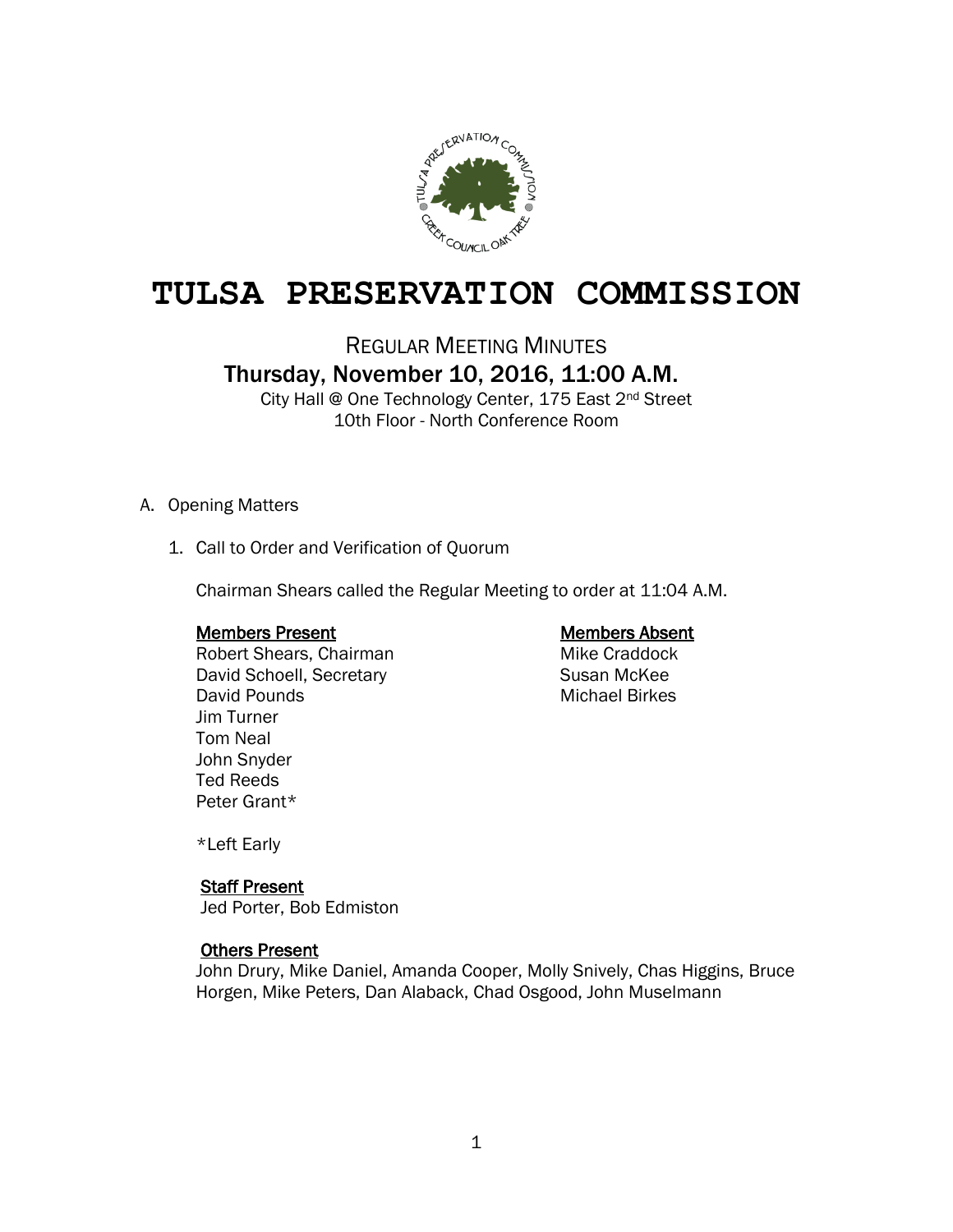2. Approval of Minutes from September 29, October 13, and October 25, 2016 Commissioner Reeds made a motion to approve these Minutes in a single motion, rather than three separate motions. The motion was seconded by Commissioner Pounds.

# Vote: Meeting Minutes, September 29, October 13, and October 25, 2016

| In Favor  | Opposed | Abstaining | <b>Not Present</b> |
|-----------|---------|------------|--------------------|
| 1. Shears |         |            | Craddock           |
| 2. Pounds |         |            | McKee              |
| 3. Turner |         |            | <b>Birkes</b>      |
| 4. Neal   |         |            |                    |
| 5. Snyder |         |            |                    |
| 6. Reeds  |         |            |                    |

- 7. Grant
- 3. Disclosure of Conflicts of Interest Commissioner Reeds disclosed his employment with The McIntosh Group and indicated his recusal during the review of the application for Historic Preservation Permit Number HP-16-072.
- B. Actionable Items

### 1. HP-16-056 / 1824 E. 16<sup>th</sup> Pl. (Yorktown)

Applicants: Amanda and Brandon Cooper

*HP Permit Subcommittee Review Date: None*

Requests:

- 1. Replace original sidelights with aluminum-clad sidelights
- 2. Replace non-original door with two-panel, six-light, Craftsman Style door

Staff presented the application, and an applicant, Amanda Cooper, was present but declined to comment immediately. The Coopers' attorney, Mr. Daniel, contended that the sidelights needed to be replaced and that the Coopers could not afford wooden sidelights. Commissioner Neal observed that, if the replacement were in-kind, more information about the sidelights would be required. Commissioner Turner noted the absence of the base on the new sidelights, Commissioner Reeds expressed regret at the loss of the panel, and Commissioner Neal concluded that the difference in appearance would be substantial. Mr. Daniel noted that some alteration of the sidelights, such as replacement of the muntins, had occurred. Commissioner Neal conceded that the panel could have been added but noted that the proportions were accurate. Mr. Daniel commented that any information, which had been requested, had been provided and assured the Commissioners that the owners sought to match the sidelights as closely as possible. Commissioner Schoell commented that the replacement of original materials required sensitivity, as an attraction of the district was the caliber of materials and the character which they created. Commissioner Reeds expressed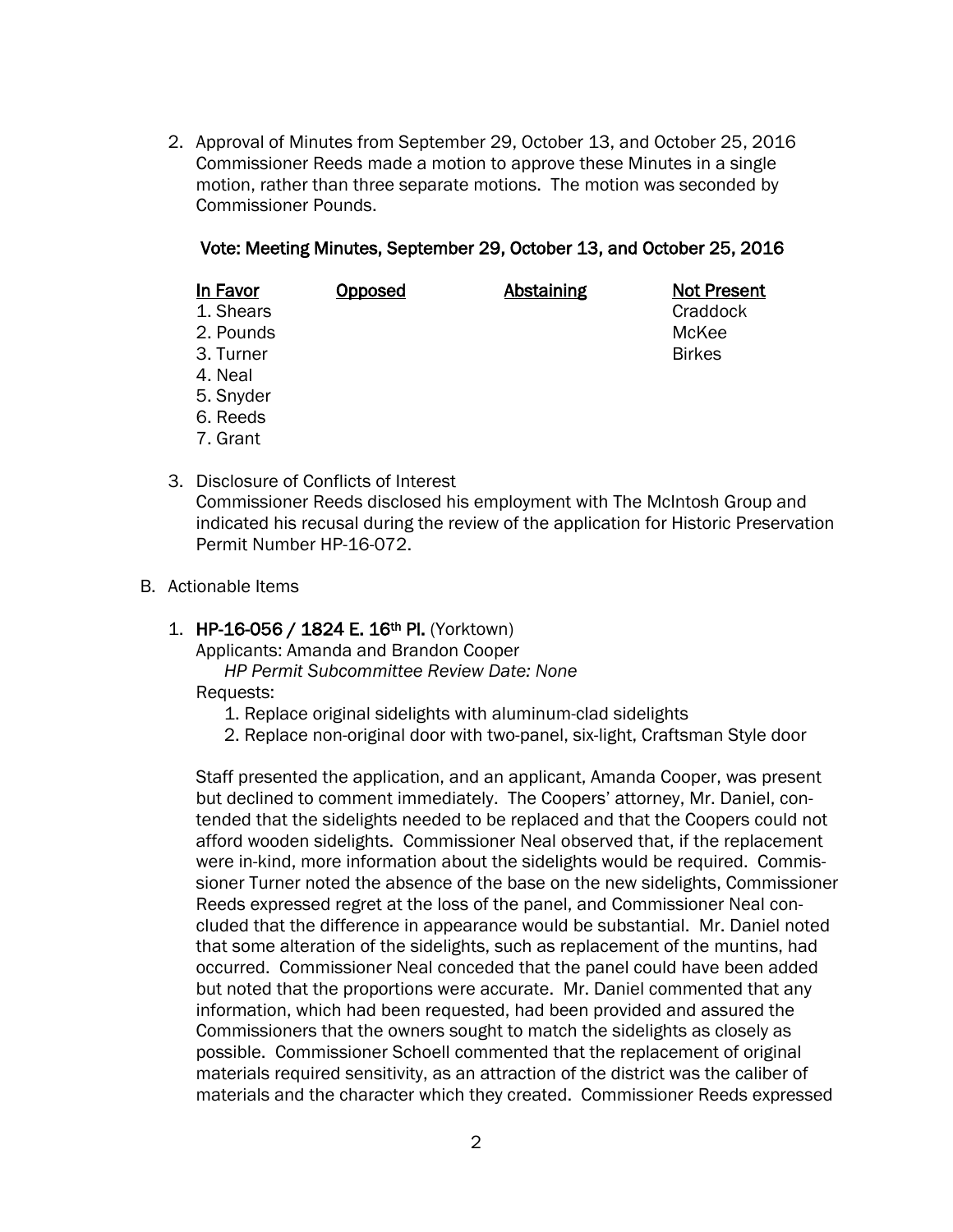concern about the conduct of the vendor, adding that, rather than pursuit of an appeal, a better course of action would have been revision of the application and better documentation. Commissioner Turner inquired whether the vendor would repair the panels, and the applicant responded that any damaged wood would be replaced but the trim would remain and would be adjusted to be plumb. Commissioner Pounds commented on the condition of the sidelights and encouraged the repair of the adjacent surface. Commissioner Neal wished for a better match of the sidelights. Mr. Daniel expressed the Coopers' appreciation for the efforts of the commission and assured the Commissioners of their desire to comply with the guidelines. The applicant added that she and her husband desired to provide comfort and safety for their family and to maintain the character of their residence. Chairman Shears observed that, were the glass to extend to the base as proposed, there would be no match of the present sidelights.

Commissioner Turner made a motion to approve the application. The motion was seconded by Commissioner Reeds and was approved by majority. Guidelines cited: A.1.1, A.1.2, A.1.3, A.1.4, A.3.1, A.3.3, A.3.4, A.3.5, A.3.6, A.3.8, A.4.1, A.4.4, A.4.5, A.4.6.

Vote: 1824 E. 16th Pl. (Yorktown)

1. Pounds Shears Neal Neal Craddock

In Favor Copposed Abstaining Not Present 2. Turner Schoell McKee

- 3. Snyder Birkes
- 4. Reeds
- 5. Grant

# 2. **HP-16-072 /** 1401-1403 E. 17th Pl. (Swan Lake)

Applicant: The McIntosh Group for Timothy A. Inman and Lisa Blevins-Inman *HP Permit Subcommittee Review Date: None*

# Request:

1. Demolish contributing structure

Staff presented the application, and the applicant was present. The applicant noted several conditions which have posed challenges for rehabilitation of the apartments, including the placement of the stairs on the exterior and the loss of integrity in the structural system. Four scenarios have been considered by the owners—(1) the maintenance of the apartments in their current condition, (2) rehabilitation, including installation of new windows, (3) the construction of an addition, which would include a new system for circulation, and (4) demolition and construction of a new building. The latter scenario is the present objective.

Commissioner Neal inquired whether construction of a new building could be profitable, and the applicant responded that to the best of his knowledge the Historic Preservation Tax Incentives applied only to treatment of the exterior.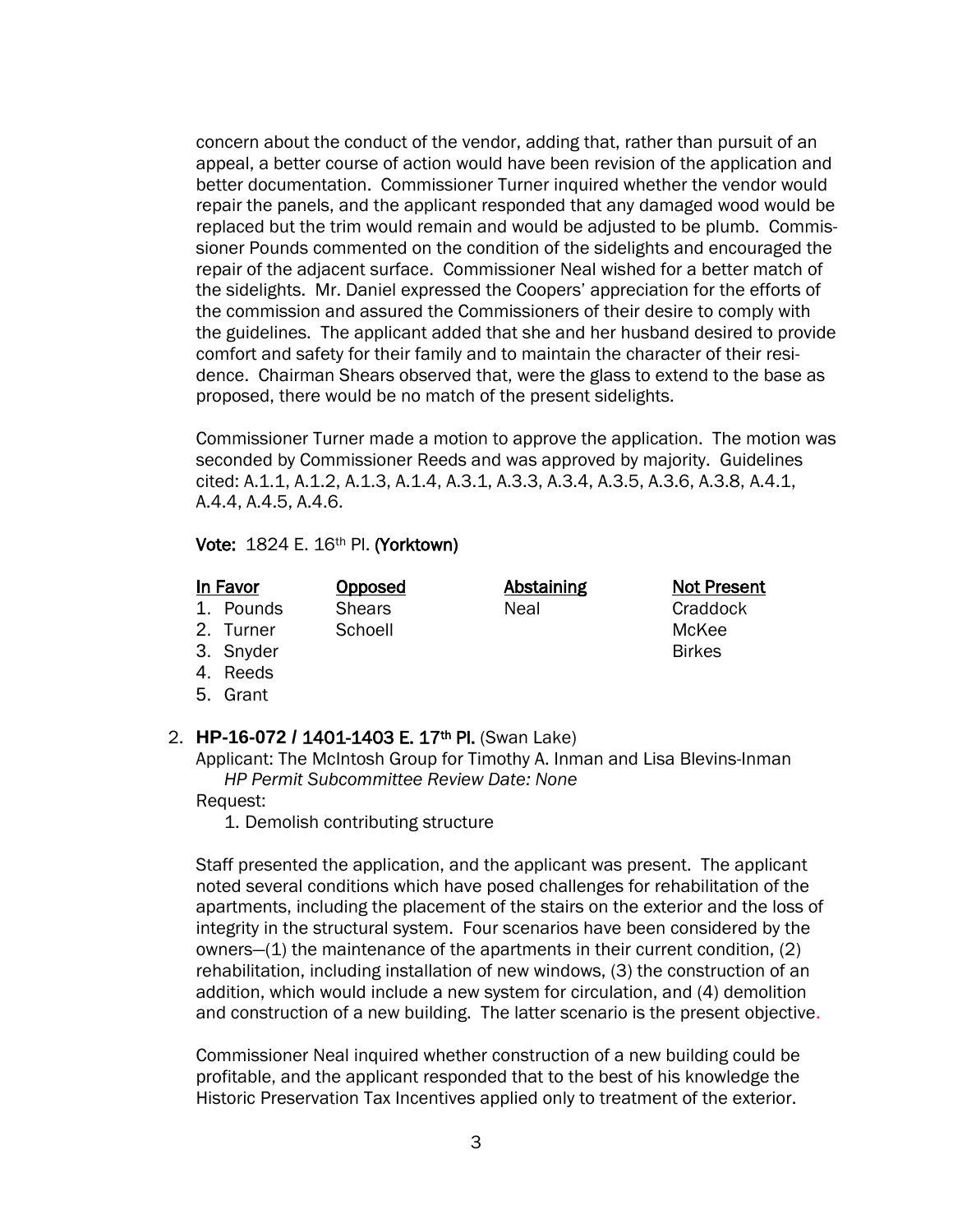Commissioner Turner reminded the applicant that any proposal for new construction would be reviewed by the Tulsa Preservation Commission and that an increase in density was not guaranteed. The applicant responded that less density had actually been considered. Commissioner Turner inquired whether any rehabilitation or rehabilitation with the construction of an addition had been considered. The applicant replied that new construction which featured fewer units with more bedrooms was actually a feasible solution. Commissioner Neal encouraged retention of the stairs and addition of stairs in the interior, but the applicant noted restrictions on circulation.

Commissioner Neal made a motion to deny the application. The motion was seconded by Commissioner Pounds and approved unanimously. Guidelines cited: F.1.1.

### Vote: 1401-1403 E. 17th Pl. (Swan Lake)

| In Favor   | <b>Opposed</b> | <b>Abstaining</b> | <b>Not Present</b> |
|------------|----------------|-------------------|--------------------|
| 1. Shears  |                |                   | Craddock           |
| 2. Schoell |                |                   | McKee              |
| 3. Pounds  |                |                   | <b>Birkes</b>      |
| 4. Turner  |                |                   |                    |
| 5. Neal    |                |                   |                    |
| 6. Snyder  |                |                   |                    |

7. Grant

# 3. HP-16-062 / 1164 N. Cheyenne Ave. (Brady Heights)

Applicant: Charles Higgins

*HP Permit Subcommittee Review Dates: October 6, 2016/October 18, 2016/November 3, 2016*

### Request:

1. Construct new single-family residence according to drawings submitted

Staff presented the application, and Commissioner Neal presented the report of the Historic Preservation Permit Subcommittee, noting its recommendation for approval of the application. The applicant indicated several requested revisions, including the design of the column with a square base and tapered top and the selection of a composite material for the siding, rather than HardiePlank Lap Siding. Commissioner Turner requested clarification about the exposure of the siding, and the applicant responded that the exposure would be six inches (6"). Further clarification about the dimensions of the trim was requested, and the applicant responded that the trim at the corners would be 2x6 cedar boards. Commissioner Neal noted a lack of information about the windows, and the staff informed the commissioners that no additional information had been received. Commissioners Neal and Turner discussed the material for the windows, and afterwards Commissioner Neal proposed wood windows on all facades, except for the west façade and the less visible sections of the north façade.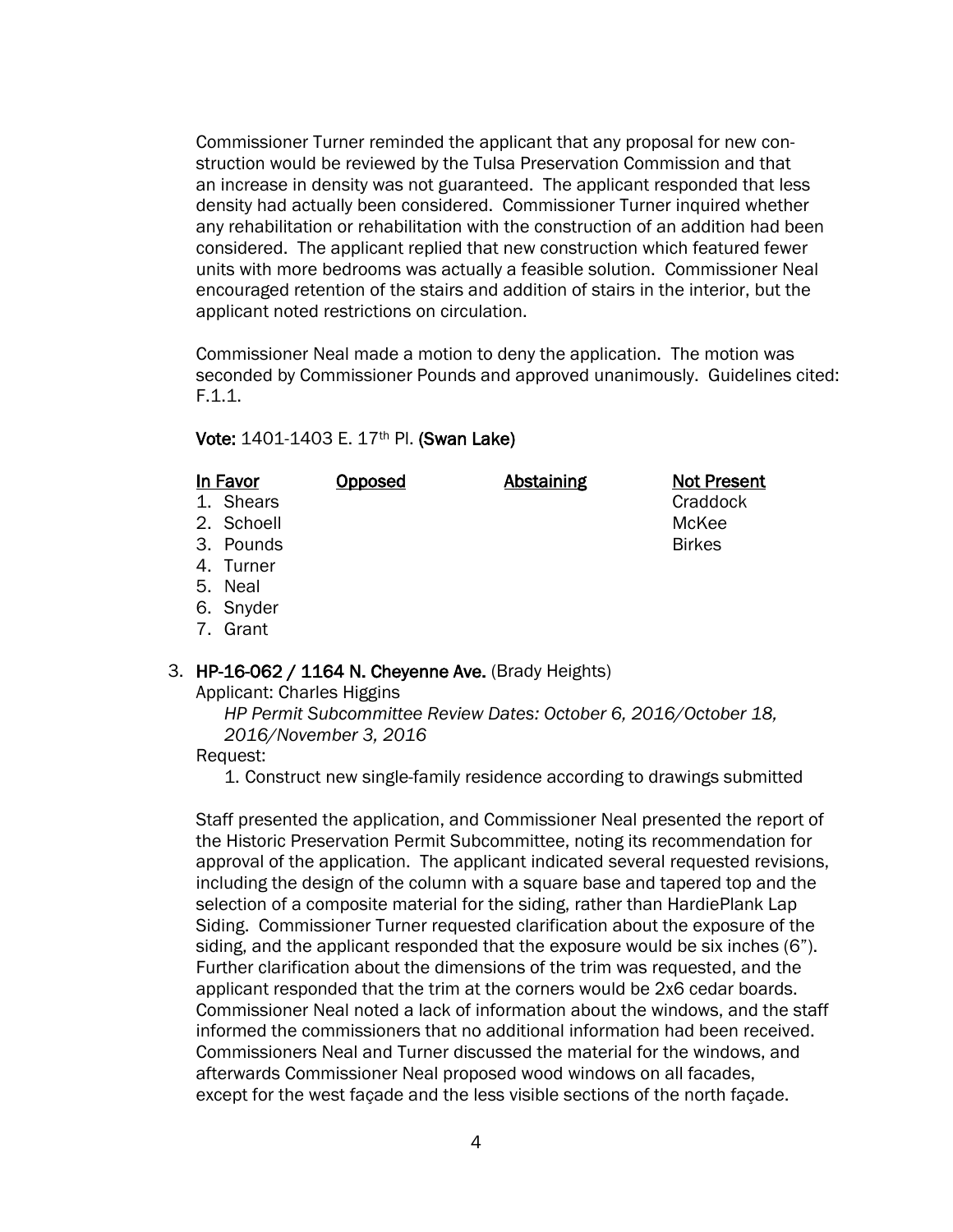Commissioner Neal made a motion to approve the application with these conditions—(1) smooth composite siding with a six-inch (6") exposure on all façades and (2) wood windows with vinyl windows permitted on the west façade and on the north façade for the Play Room and Master Bedroom only. The motion was seconded by Commissioner Reeds and was approved unanimously. Guidelines cited: C.1.1, C.1.2, C.1.3, C.1.4, C.1.5, C.2.1, C.2.2, C.2.3, C.2.4, C.2.5, C.2.6, C.3.1, C.4.1, C.4.2, C.4.3, C.5.1, C.5.2, C.5.3.

### Vote: 1164 N. Cheyenne Ave. (Brady Heights)

| In Favor   | Opposed | Abstaining | <b>Not Present</b> |
|------------|---------|------------|--------------------|
| 1. Shears  |         |            | Craddock           |
| 2. Schoell |         |            | McKee              |
| 3. Pounds  |         |            | <b>Birkes</b>      |
| 4. Turner  |         |            |                    |
| 5. Neal    |         |            |                    |
| 6. Snyder  |         |            |                    |
| 7. Reeds   |         |            |                    |

# 4. HP-16-076 / 1401 E. 17<sup>th</sup> St. (Swan Lake)

Applicant: John Muselmann

 *HP Permit Subcommittee Review Date: November 3, 2016* Requests:

- 1. Replace siding on south façade below gable with HardiePlank Smooth Lap Siding and match pattern and exposure of existing siding
- 2. Reconstruct porch on southwest corner of residence according to drawings submitted

 Staff presented the application, and the applicant provided a summary of the proposal, noting the replacement of the siding on the west façade with Hardie- Plank Smooth Lap Siding and the removal of two windows from the north façade and their installation on the porch. Commissioner Neal inquired about the type of windows for their replacement, and the applicant responded that they would be double-hung windows. Commissioner Neal commented on the character of the residence, adding that the new door on the west façade will be installed in a former entry. As the discussion continued, the alignment of the steps with the new door was requested, as was additional documentation about the dimen sions and connections of the new rail on the south side of the porch.

 Commissioner Neal made a motion to approve the application with these con ditions—(1) the new steps to be five feet (5'-0") in width and centered on the new door and (2) documentation of the dimensions and connections of the rail on the south porch. The motion was seconded by Commissioner Reeds and was approved unanimously. Guidelines cited: A.1.1, A.1.2, A.1.3, A.1.4, A.2.1, A.2.2, A.2.3, A.2.4, A.4.1, A.4.2, A.4.3, A.4.4, A.4.5, A.4.6, A.6.1, A.6.2, A.6.3, A.6.4,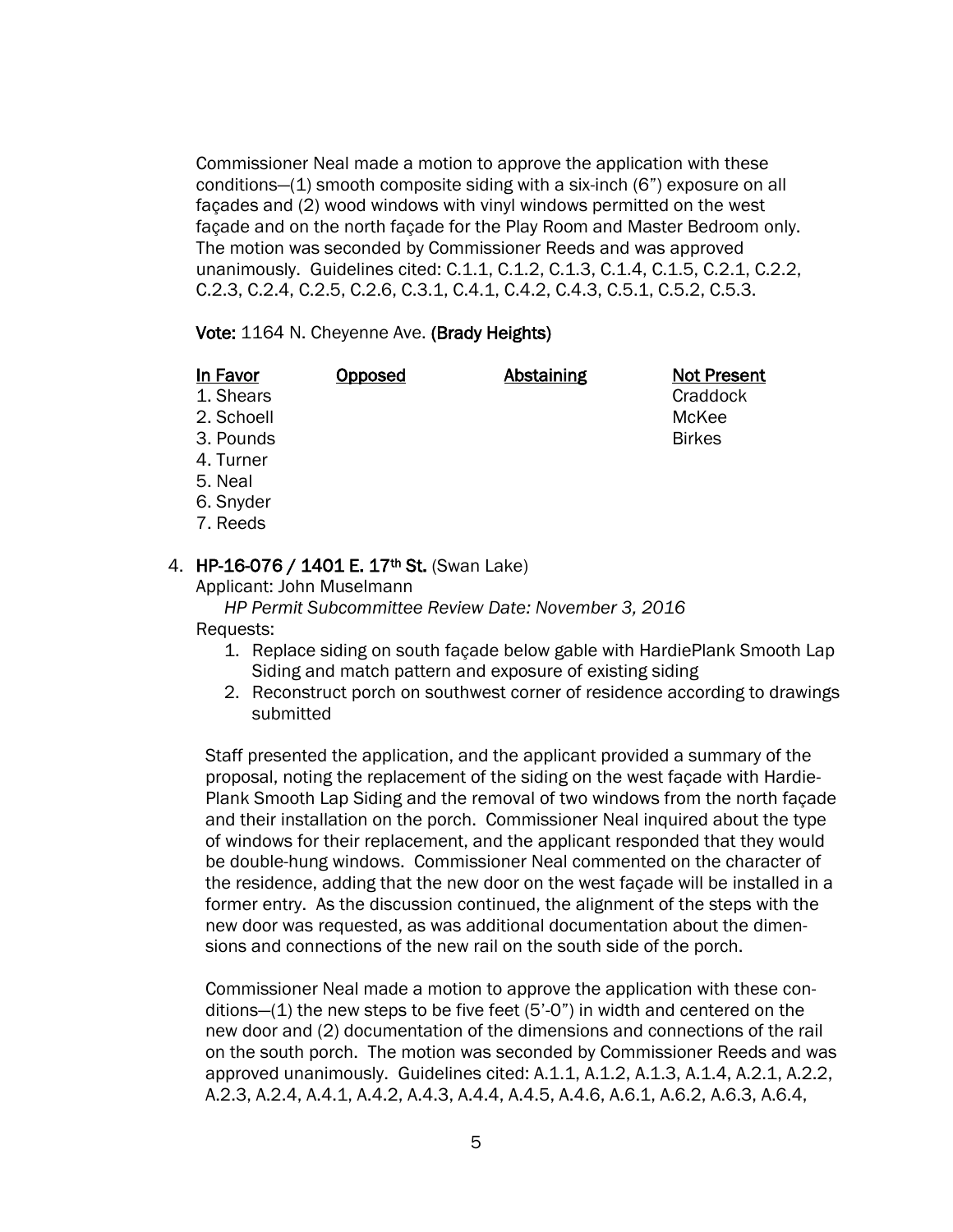A.6.5, E.1.1, E.1.2, E.1.3, E.1.4

Vote: 1401 E. 17th St. (Swan Lake)

.

### In Favor Copposed Abstaining Not Present 1. Shears Craddock

- 2. Schoell McKee
- 3. Pounds Birkes
- 4. Turner
- 5. Neal
- 6. Snyder
- 7. Reeds
- 5. 1414 S. Galveston Ave. (McBirney Mansion Easement)

Applicant: Chad Osgood for Wendy and Gentner Drummond

 *HP Permit Subcommittee Review Date: November 3, 2016* Request:

1. Construct walkways and patios and create waterfall and pools according to drawings submitted

 Staff presented the application, and Commissioner Neal presented the report of the Historic Preservation Permit Subcommittee, noting its recommendation for approval of the application. The applicant stressed that the objective was the retention of the character of the landscape, particularly in the vicinity of the rock garden. Mr. Peters added that the scheme relied on materials already on the site. Staff inquired whether any new trees would be planted and was informed that no trees would be added. Commissioner Reeds complimented the design, and the applicant noted that the owners had strived to preserve the site as these new features were added.

 Commissioner Neal made a motion to approve the application. The motion was seconded by Commissioner Turner and was approved unanimously. Guideline cited: *Deed of Scenic, Open Space, and Architectural Façade Easement*

# Vote: 1414 S. Galveston Ave. (McBirney Mansion Easement)

| In Favor   | <b>Opposed</b> | <b>Abstaining</b> | <b>Not Present</b> |
|------------|----------------|-------------------|--------------------|
| 1. Shears  |                |                   | Craddock           |
| 2. Schoell |                |                   | McKee              |
| 3. Pounds  |                |                   | <b>Birkes</b>      |
| 4. Turner  |                |                   |                    |
| 5. Neal    |                |                   |                    |
| 6. Snyder  |                |                   |                    |
| 7. Reeds   |                |                   |                    |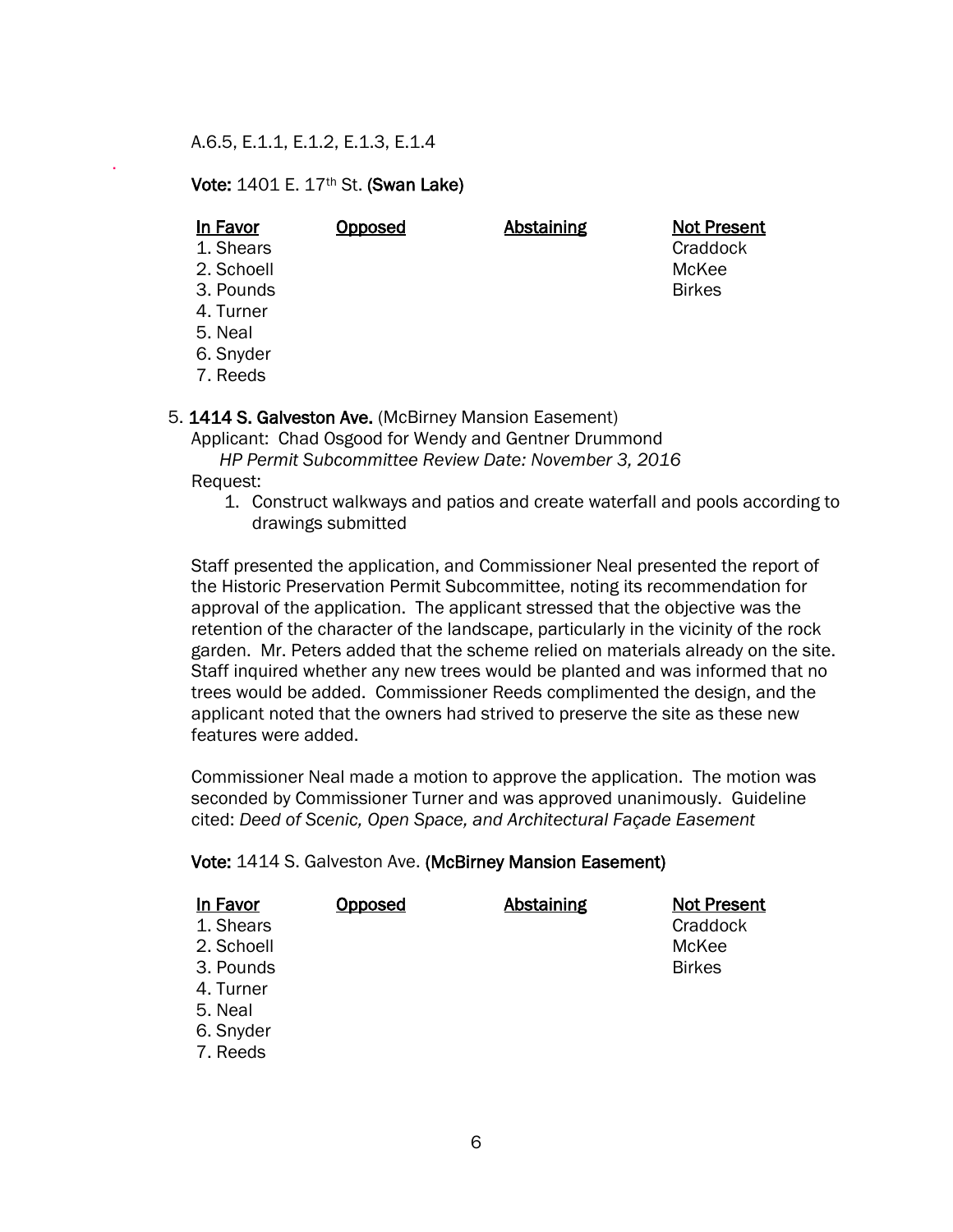# 6. HP-16-080 / 1232 E. 18th St. (N. Maple Ridge)

Applicants: Jody and Mollie Collins

*HP Permit Subcommittee Review Date: None*

# Requests:

- 1. Remove damaged siding on dormers and rear porch and replace with HardiePlank Lap Siding
- 2. Replace windows on rear porch with single-hung, vinyl windows

3. Install Plantation Shutters on north façade of residence

*Work started without a Historic Preservation Permit*

 Staff presented the application. Although the applicants had received a copy of the agenda and a request for confirmation of their attendance, they failed to appear. After a review of the application and a brief discussion about violations of the Zoning Code, Commissioner Neal made a motion to deny the application. The motion was seconded by Commissioner Pounds and was approved unani mously. Guidelines cited: A.1.1, A.1.2, A.1.3, A.1.4, A.2.2, A.2.3, A.2.4, A.4.1, A.4.2, A.4.5, A.5.5.

# Vote: 1232 E. 18th St. (N. Maple Ridge)

# In Favor Copposed Abstaining Not Present 1. Shears **Craddock Craddock Craddock Craddock** 2. Schoell McKee 3. Pounds Birkes 4. Turner 5. Neal 6. Snyder

7. Reeds

# 7. Review and Approval of 2017 Meeting Schedules for Tulsa Preservation Commission and Historic Preservation Permit Subcommittee

 After a brief discussion about the arrangement of the schedule, Commissioner Neal made a motion to continue the review of the schedules at the Regular Meeting on December 8. The motion was seconded by Commissioner Pounds and was approved unanimously.